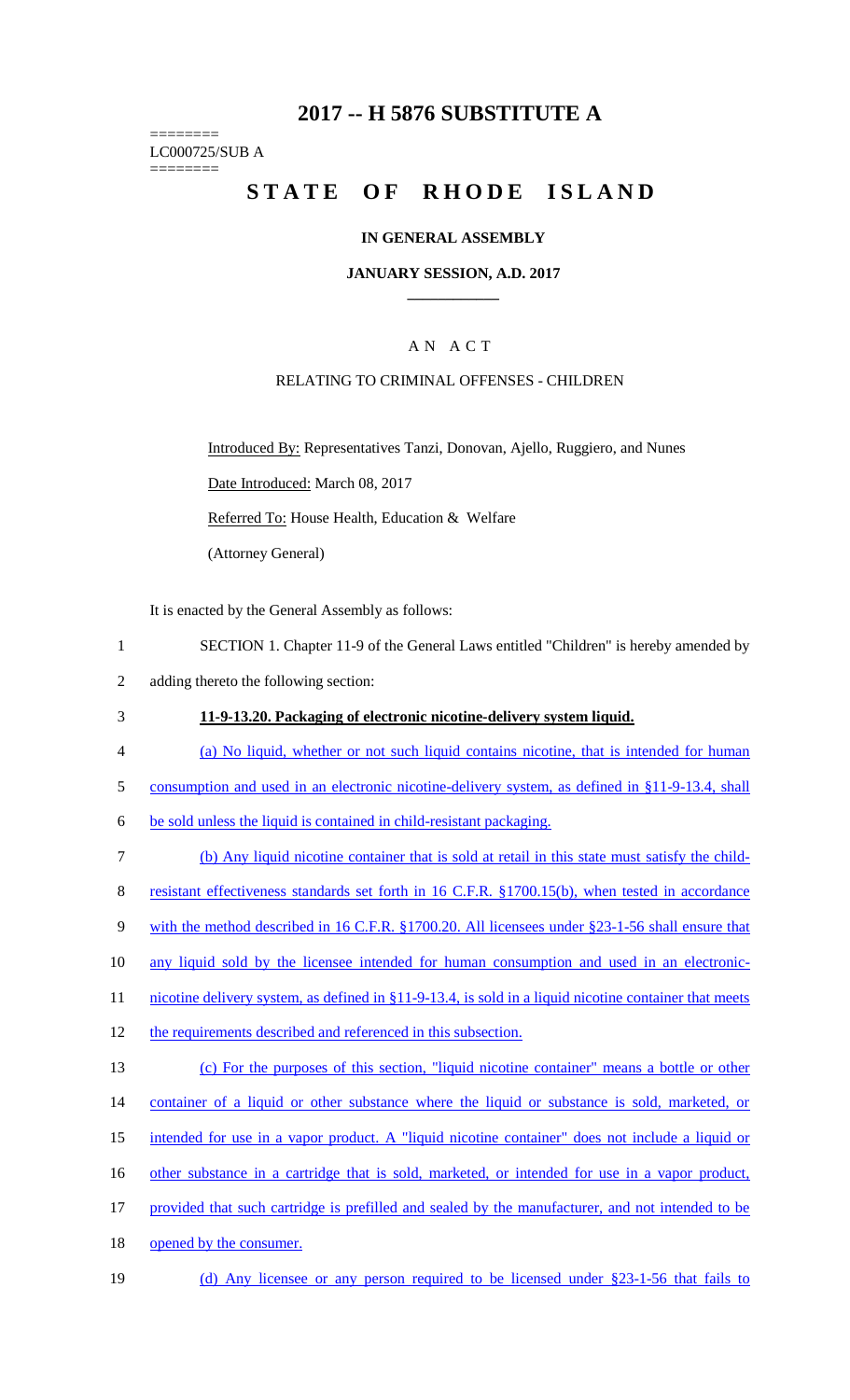1 comply with this section shall be subject to the penalties provided in §11-9-13.13.

 (e) The licensee is responsible for all violations of this section that occur at the location for which the license is issued.

 (f) No licensee or person shall be found in violation of this section if the licensee or person relied in good faith on documentation provided by or attributed to the manufacturer of the packaging of the aforementioned liquid that such packaging meets the requirements of this section.

SECTION 2. Sections 11-9-13.10, 11-9-13.13, 11-9-13.16 and 11-9-13.17 of the General

Laws in Chapter 11-9 entitled "Children" are hereby amended to read as follows:

#### **11-9-13.10. Prohibition on the distribution of free tobacco products.**

 The distribution of free tobacco products and electronic nicotine-delivery systems or coupons or vouchers redeemable for free tobacco or electronic nicotine-delivery system products to any person under eighteen (18) years of age shall be prohibited. Further, the distribution of free tobacco products or electronic nicotine-delivery systems or coupons or vouchers redeemable for free tobacco or electronic nicotine-delivery systems products shall be prohibited, regardless of the age of the person to whom the products, coupons, or vouchers are distributed, within five hundred (500) feet of any school. The attorney general, or any local or state of Rhode Island police 18 department, or their officer or agents, shall bring an action for any violation of this section. Every separate, free tobacco product or electronic nicotine-delivery system or coupon or voucher redeemable for a free tobacco or electronic nicotine-delivery system or product in violation of this section shall constitute a separate offense subject to a fine of five hundred dollars (\$500). The penalty shall be assessed against the business or individual responsible for initiating the Rhode Island distribution of the free tobacco products or electronic nicotine-delivery systems or coupons or vouchers redeemable for free tobacco products or electronic nicotine-delivery systems.

#### **11-9-13.13. Nature and size of penalties.**

 (a) Any person or individual who violates a requirement of § 11-9-13.6(2), display of specific signage, shall be subject to a fine in court of not less than thirty-five dollars (\$35.00), nor more than five hundred dollars (\$500), per civil violation.

 (b) The license holder is responsible for all violations of this section that occur at the location for which the license is issued. Any license holder that violates the prohibition of § 11-9- 31 13.8(1) and/or (2) or  $$11-9-13.20$  shall be subject to civil fines as follows:

 (1) A fine of two hundred fifty dollars (\$250) for the first violation within any thirty-six-month (36) period;

(2) A fine of five hundred dollars (\$500) for the second violation within any thirty-six-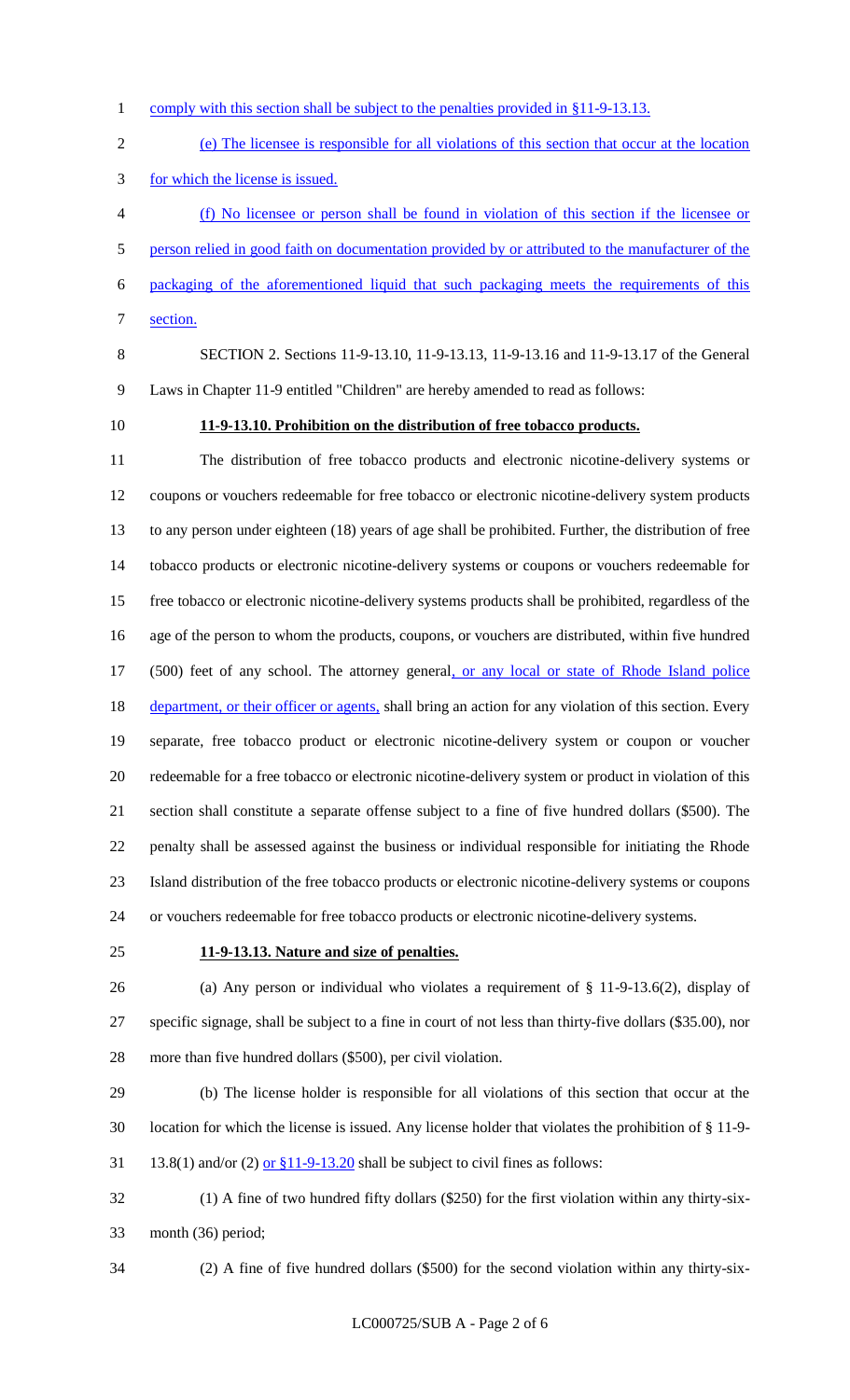1 month (36) period;

 (3) A fine of one thousand dollars (\$1,000) and a fourteen-day (14) suspension of the license to sell tobacco products or electronic nicotine-delivery systems for the third violation within any thirty-six-month (36) period;

 (4) A fine of one thousand five hundred dollars (\$1,500) and a ninety-day (90) suspension of the license to sell tobacco products or electronic nicotine-delivery systems for each violation in excess of three (3).

 (c) Any person that violates a prohibition of § 11-9-13.8(3), sale of single cigarettes; § 11-9-13.8(2), regarding factory-wrapped packs; shall be subject to a penalty of five hundred dollars (\$500) for each violation.

 (d) The department of taxation and/or the department of health shall not issue a license to any individual, business, firm, association, or corporation the license of which has been revoked or suspended, to any corporation an officer of which has had his or her license revoked or suspended, or to any individual who is, or has been, an officer of a corporation the license of which has been revoked or suspended so long as such revocations or suspensions are in effect.

 (e) The court shall suspend the imposition of a license suspension of the license secured from the Rhode Island tax administrator for violation of subdivisions (b)(3) and (b)(4) of this section if the court finds that the license holder has taken measures to prevent the sale of tobacco and/or electronic nicotine-delivery systems to minors and the license holder can demonstrate to the court that those measures have been taken and that employees have received training. No person shall sell tobacco products and/or electronic nicotine-delivery system products at retail without first being trained in the legal sale of tobacco and/or electronic nicotine-delivery system products. Training shall teach employees what constitutes a tobacco and/or electronic nicotine- delivery system product; legal age of purchase; acceptable identification; how to refuse a direct sale to a minor or secondary sale to an adult; and all applicable laws on tobacco sales and distribution. Dealers shall maintain records indicating that the provisions of this section were reviewed with all employees who conduct, or will conduct, tobacco and/or electronic nicotine- delivery systems sales. Each employee who sells or will sell tobacco and/or electronic nicotine- delivery system products shall sign an acknowledgement form attesting that the provisions of this section were reviewed with him or her. Each form shall be maintained by the retailer for as long as the employee is so employed and for no less than one year after termination of employment. The measures to prevent the sale of tobacco and/or electronic nicotine-delivery systems to minors shall be defined by the department of behavioral healthcare, developmental disabilities and hospitals in rules and regulations.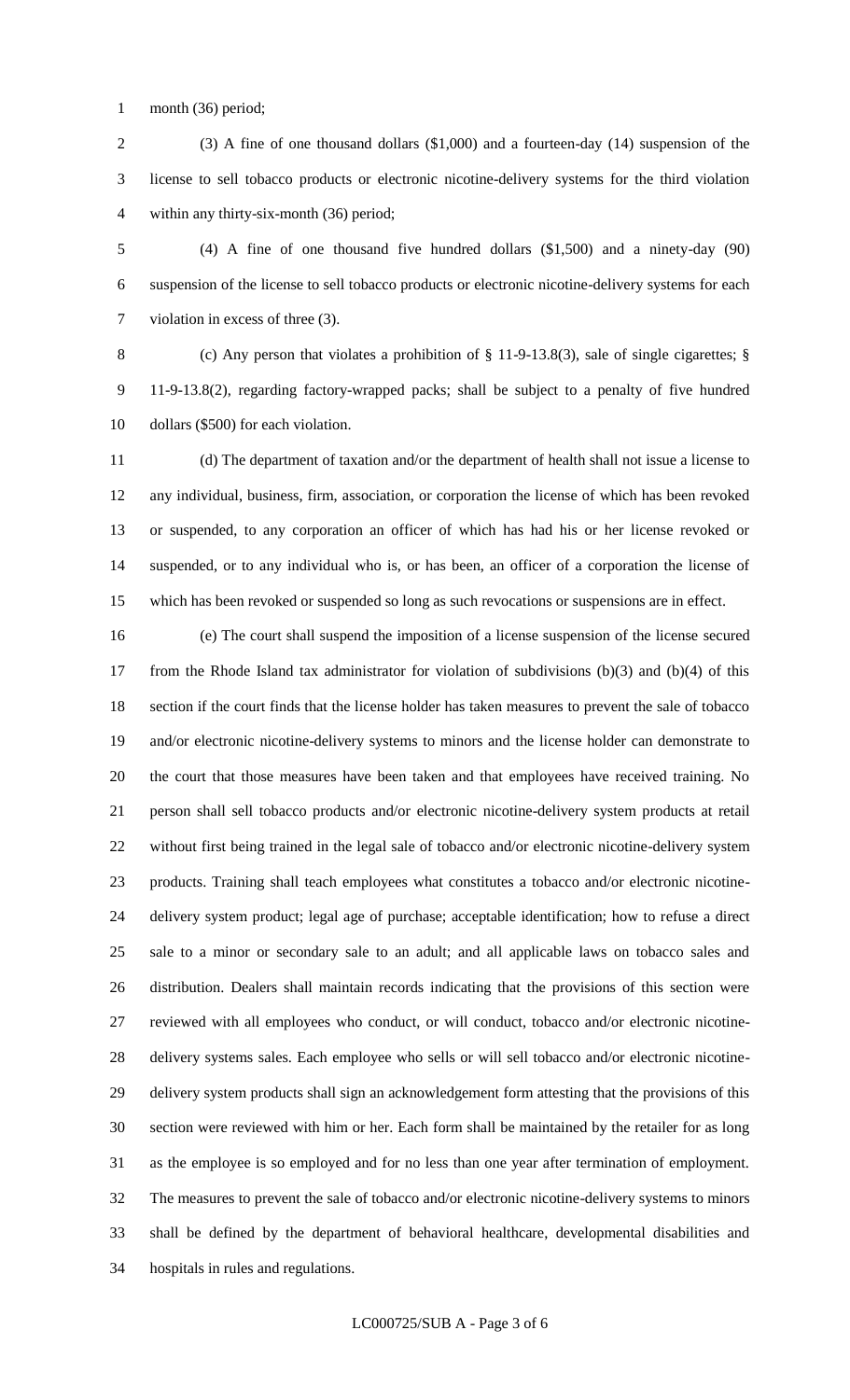## **11-9-13.16. Rules and regulations.**

| $\sqrt{2}$     | The department of mental health, retardation and hospitals behavioral healthcare,                       |
|----------------|---------------------------------------------------------------------------------------------------------|
| 3              | developmental disabilities and hospitals shall promulgate the rules and regulations necessary to        |
| $\overline{4}$ | fulfill the intent of §§ 11-9-13.2 -- 11-9-13.19 11-9-13.20.                                            |
| 5              | 11-9-13.17. Fines collected.                                                                            |
| 6              | (a) One-half $(1/2)$ of all the fines collected pursuant to §§ 11-9-13.2 -- $\frac{11}{9}$ -13.19 11-9- |
| $\tau$         | 13.20 shall be transferred to the municipalities in which the citation originated.                      |
| $\, 8$         | (b) One-half $(1/2)$ of all the fines collected pursuant to §§ 11-9-13.2 -- $\frac{11}{9}$ -13.19 11-9- |
| 9              | 13.20 shall be transferred to the general fund.                                                         |
| 10             | SECTION 3. Sections 23-20.9-4 and 23-20.9-5 of the General Laws in Chapter 23-20.9                      |
| 11             | entitled "Smoking in Schools" are hereby amended to read as follows:                                    |
| 12             | 23-20.9-4. Definitions.                                                                                 |
| 13             | As used in this chapter:                                                                                |
| 14             | (1) "Person" means any person or persons including but not limited to contract or other                 |
| 15             | workers on school property, school students, school administrators, school employees, school            |
| 16             | faculty, and school visitors.                                                                           |
| 17             | (2) "School or schools" means any non-residential school building, public or private, of                |
| 18             | any city or town or community educational system regulated, directly or secondarily, by the board       |
| 19             | of regents for elementary and secondary education or the department of elementary and                   |
| 20             | secondary education or any other state education board or local city or town school board or            |
| 21             | school committee or other legal educational subdivision acting under it. As used in this chapter,       |
| 22             | the term "school or schools" includes but is not limited to school playgrounds, school                  |
| 23             | administration buildings, indoor school athletic facilities, school gymnasiums, school locker           |
| 24             | rooms, school buses, other school vehicles, other school buildings whose use is not primarily           |
| 25             | residential, and outside areas within twenty-five (25) feet of any school building.                     |
| 26             | (3) "Governing body" means the body, board, committee or individual, or its designated                  |
| 27             | agent(s) or designee(s), responsible for, or which has control over, the administration of any          |
| 28             | elementary or secondary school, public or private, in the state.                                        |
| 29             | (4) "Tobacco product usage" means the smoking or use of any substance or item which                     |
| 30             | contains tobacco, including but not limited to cigarettes, cigars, pipes, or other smoking tobacco,     |
| 31             | or the use of snuff or smokeless tobacco, or having in one's possession a lighted cigarette, cigar,     |

pipe, or other substance or item containing tobacco.

 (5) "Electronic nicotine-delivery system usage" means any vaping, inhaling, or use of any device defined in §11-9-13.4.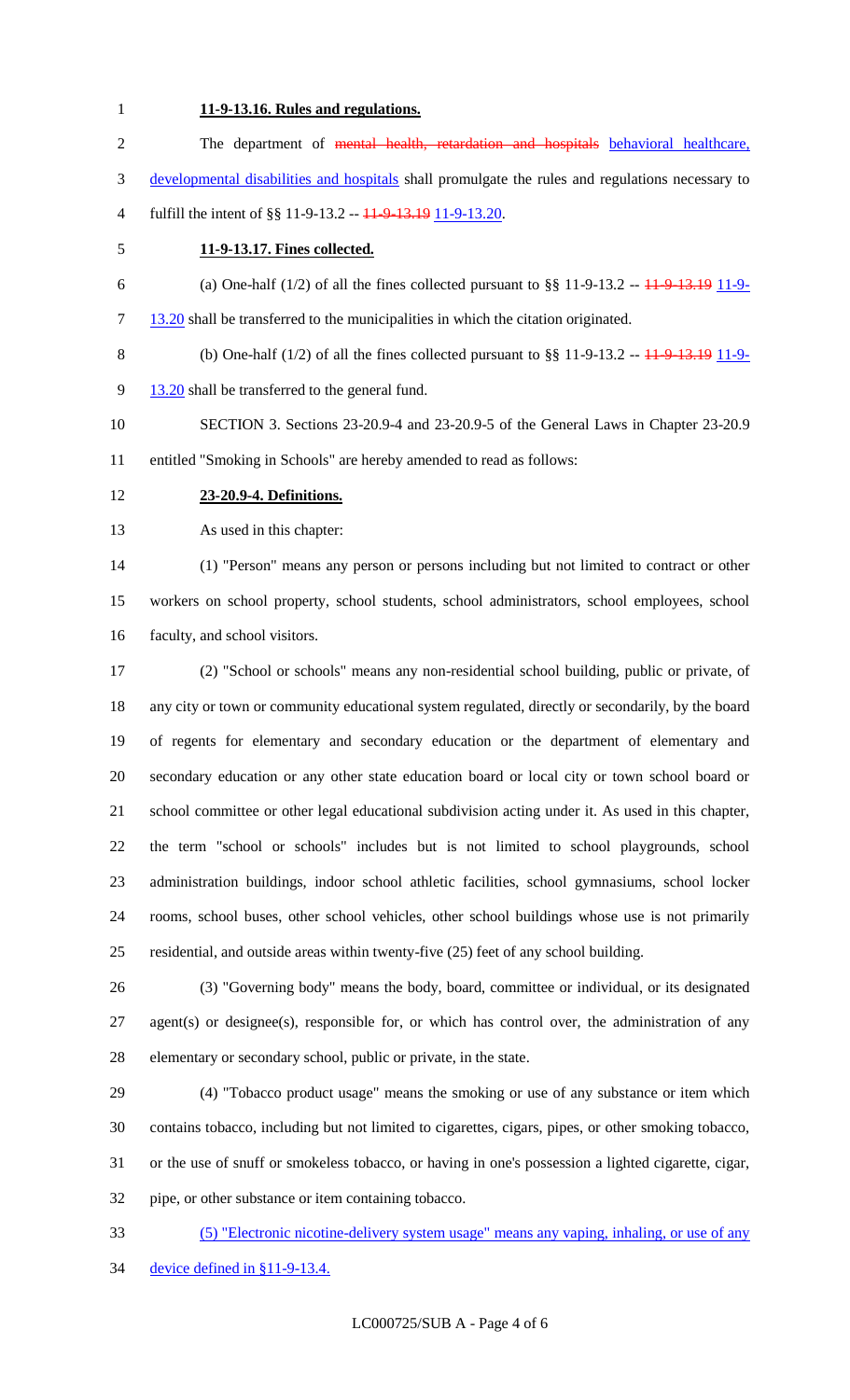## **23-20.9-5. Regulation of smoking in schools.**

 (a) The governing body of each school in Rhode Island shall be responsible for the development of enforcement procedures to prohibit tobacco product usage and electronic nicotine-delivery system usage by any person utilizing school facilities. All facilities used by a school, whether owned, leased or rented, shall be subject to the provisions of this chapter. Enforcement procedures shall be promulgated and conspicuously posted in each building.

 (b) This chapter shall not modify, or be used as a basis for modifying school policies or regulations in effect prior to the passage of this chapter if the existing policies or regulations 9 prohibit tobacco product usage and electronic nicotine-delivery system usage in the school.

 (c) All school areas where tobacco product usage is prohibited shall be clearly marked with "nonsmoking area" signs with bold block lettering at least three inches (3") high stating 12 "Tobacco-Free School -- Tobacco Use Prohibited". All school areas where electronic nicotine-13 delivery system usage is prohibited shall be clearly marked with "nonsmoking area" signs with 14 bold block lettering at least three inches (3") high stating "E-Cigarettes and Vapor Devices 15 Prohibited". There shall be at least one "nonsmoking area" sign, in conformance with the above, at every building entrance and in other areas as designated by the governing body. Signs shall also be posted in every school bus and every school vehicle. Signs as detailed above shall be provided, without charge, by the department of health. SECTION 4. This act shall take effect on January 1, 2018.

======== LC000725/SUB A ========